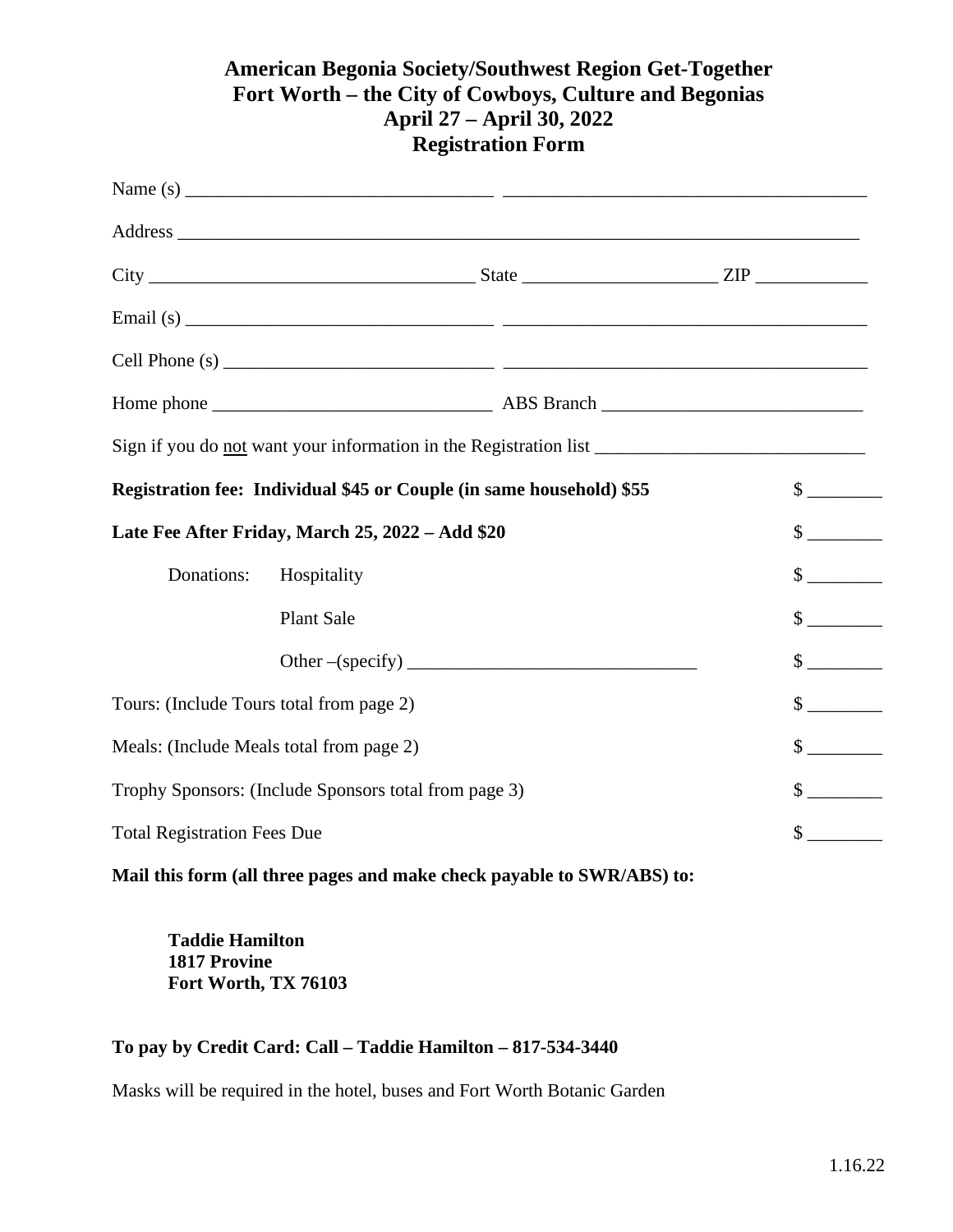| Hotel: Holiday Inn Express & Suites Downtown, 1111 West Lancaster Ave, FW, TX 76102<br>Free Breakfast, Free Parking, Shuttle to area Museums, Restaurants, and FW Botanic Garden<br>Call: 817- 698-9595 before March 25, 2022 Be sure to mention SWR Group Rate<br>\$119.00 plus tax and fees. |               |                                      |               |
|------------------------------------------------------------------------------------------------------------------------------------------------------------------------------------------------------------------------------------------------------------------------------------------------|---------------|--------------------------------------|---------------|
|                                                                                                                                                                                                                                                                                                |               | Name of Member Name of Member        |               |
| <b>Tours:</b><br># 1 Wednesday, 1:30-5:30 \$40 Steve's Leaves \$<br>35 Maximum participants                                                                                                                                                                                                    |               | $\frac{\text{S}}{\text{S}}$          |               |
| # 2 Thursday, 9:00 AM-2:00 PM \$50 Nancy Hallman's Garden, Dottie Woodson's<br>Garden and Dottie's Professional Orchid Greenhouse - Box Lunch included<br>35 Maximum participants                                                                                                              | $\frac{1}{2}$ | $\frac{\text{S}}{\text{S}}$          |               |
| <b>Specify:</b><br>Ham and Cheddar on Hoagie ____Chicken Caesar Wrap ___Veggie Wrap ___                                                                                                                                                                                                        |               | Tours Total (enter on page 1)        | $\mathbf{\$}$ |
| <b>Meals:</b>                                                                                                                                                                                                                                                                                  |               |                                      |               |
| Thursday: 6-7 Happy Hour to Open Show and Sale – Free with a Cash Bar                                                                                                                                                                                                                          |               |                                      |               |
| Friday: Lunch at hotel $$35.00$ $$$ $$$<br>Seminars and Meetings at hotel                                                                                                                                                                                                                      |               |                                      |               |
| Saturday: Banquet \$50.00 each \$<br>6:30 - Happy Hour and dinner at FW Botanic Garden<br><b>Specify:</b><br>Brisket _________ Chicken _________ Vegetarian _______ Salmon _______                                                                                                             |               |                                      |               |
|                                                                                                                                                                                                                                                                                                |               | <b>Meals Total (enter on page 1)</b> | $\sim$        |
| Please mark area where you would be willing to volunteer your talents:                                                                                                                                                                                                                         |               |                                      |               |
| Plant Sale Set up – Wednesday 9 - 12 _____ 1 - 4 ____ 4 - 7:30 ____<br>$\mathcal{L}^{\text{max}}$                                                                                                                                                                                              |               |                                      |               |
| <b>Plant Sale Set up - Thursday <math>9 - 12</math> _____ 1 - 5 ____ Selling 7 - 9 ___</b>                                                                                                                                                                                                     |               |                                      |               |
| <b>Plant Sale – Selling - Friday 9 - 12</b> 1 - 5:30                                                                                                                                                                                                                                           |               |                                      |               |
| <b>Plant Sale – Selling - Saturday</b> $9 - 12$ 1 – 5                                                                                                                                                                                                                                          |               |                                      |               |
| ______ Show Set-up - Wednesday 9 - 12 _____ 1 - 4 _____ 4 - 7:30 _____                                                                                                                                                                                                                         |               |                                      |               |
| <b>EXECUTE:</b> Show Judging – Thursday - Judges and Set-Up Team – Docents $7 - 9$                                                                                                                                                                                                             |               |                                      |               |
| <b>Show Room - Friday - Docent</b> 9 - 12 1 - 5:30                                                                                                                                                                                                                                             |               |                                      |               |
| $\frac{1}{2}$ Show Room – Saturday – Docent 9 - 12 $\frac{1}{2}$ 1 – 5                                                                                                                                                                                                                         |               |                                      |               |
| _____ Hospitality room - Evenings Wed. _____ Thurs. _____ Friday _____ Sat _____                                                                                                                                                                                                               |               |                                      |               |
| <b>EXAMPLE 2018 Show and Sale Breakdown and Clean-up - Saturday after Banquet</b>                                                                                                                                                                                                              |               |                                      |               |
|                                                                                                                                                                                                                                                                                                |               |                                      |               |